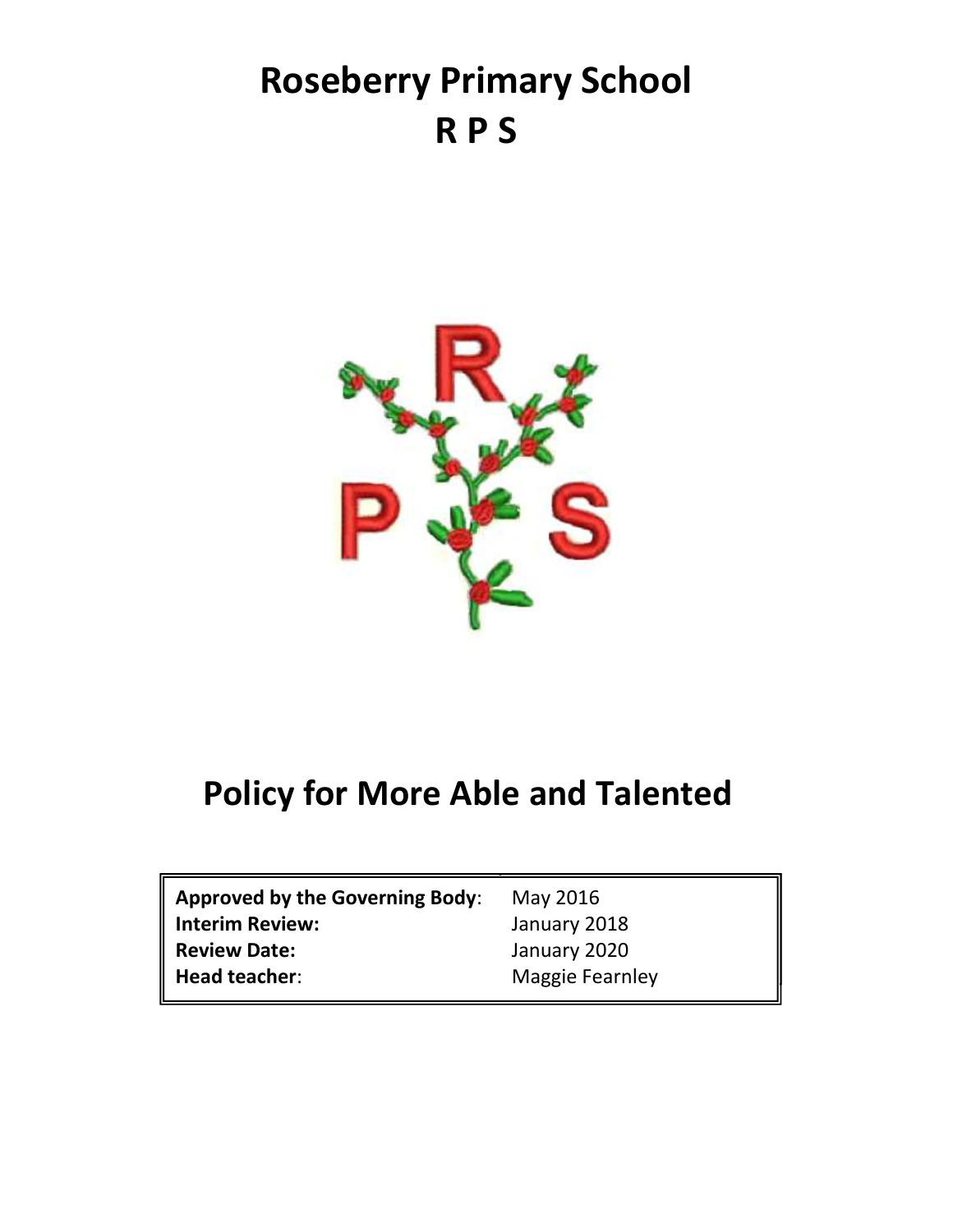#### **Roseberry Primary School More Able and Talented**

#### **Rationale**

At Roseberry Primary School we believe that all pupils should be treated as individuals and have their individual needs catered for. We ensure that all teaching and learning enables each child to reach the highest level of personal achievement.

*In accordance with Article 13 (Children have the right to find out things and share what they think with others unless it harms or offends other), Article 28 (Children have the right to a good quality education and achieve the highest level they can) and Article 29 (Children's education should help them to use and develop their talents and abilities) the aim of this policy is to ensure that all children achieve the highest standards possible across the curriculum and benefit from a broad, rich and personalised curriculum.*

This policy is a statement of the entitlement of children with high ability and/or talent at this school. It reflects the expertise of staff within the school as well as the commitment of the school to support the able and/or talented child.

#### **Aims**

- To ensure that children who are gifted or talented are identified early in their school life at Roseberry Primary School
- To support the abilities, personal qualities and talents of all children
- To ensure that all children receive an education appropriate to their abilities
- To provide teaching which makes learning challenging and engaging and which develops higher order thinking and questioning skills
- To employ a wide variety of methods for recognition of potential
- To recognise under achievement and seek to remove it
- To provide opportunities for pupils to extend their learning beyond the classroom
- To provide an accurate recording system of those children identified as gifted or talented.

#### **Definition**

At Roseberry the terms 'more able', 'gifted' and 'talented' are used.

'Gifted', 'more able' and 'talented' learners are distinguished as follows:

'More able' are pupils who demonstrate a very high range of achievement across areas of the curriculum.

'Gifted' are pupils who demonstrate a very high range of achievement and consistently exceed national expectation. Gifted learners have abilities in one or more subjects in the statutory school curriculum

'Talented' are children who have a high level of skill in a particular curriculum area, such as sports or the creative arts.

On the schools More Able and Talented register children are defined as gifted and talented in the following areas:

- **A** = Intellectual (aspects of English, Maths, Science)
- **B** = Artistic and creative (aspects of art & design, music, drama)
- **C** = Practical (aspects of D&T, mechanical ingenuity)
- **D** = Physical (PE, sports, dance)
- **E** = Social (personal & interpersonal, leadership qualities, working with adults)
- **F** = A child who could be recognised as Gifted or talented but presently not reaching his/her potential

#### **Identification**

In order to ensure clarity and equity in the identification process, a formal identification process has been established. This occurs each academic year and leads to the recording of the pupils identified as gifted, talented and more able. Since relative ability changes over time, learners should move on and off the register when appropriate. This process is the responsibility of all staff and is overseen by the SEN team.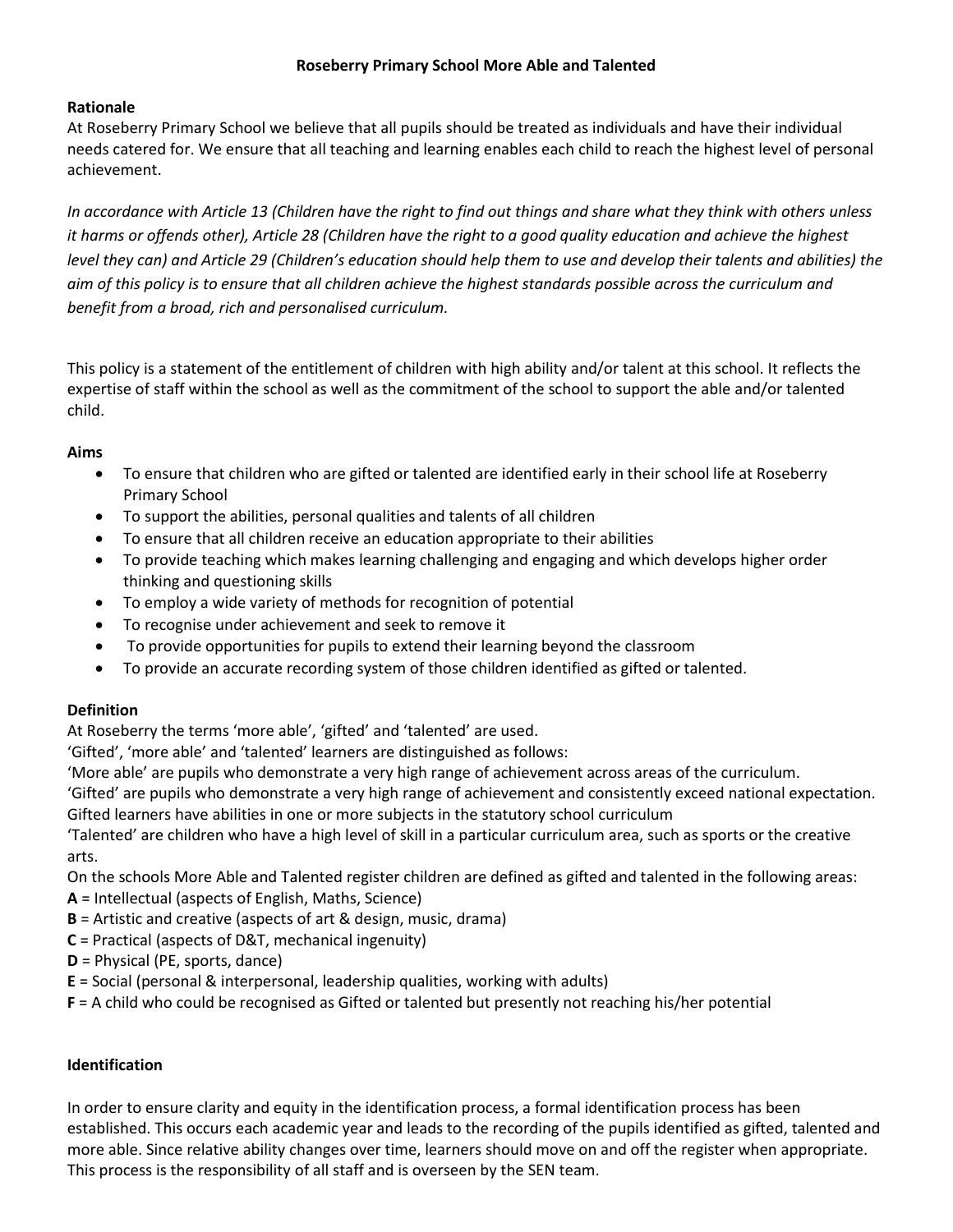Children are continually assessed throughout the year using the following identification strategies;

- Teacher observation
- Teacher assessment
- Statutory/ optional SAT tests and ongoing summative assessments.
- Salford reading test
- Work scrutiny
- Consultation with parents
- Consultation with pupils
- Involvement of relevant outside agencies
- Use of attribute checklists
- Use of prior knowledge/background

No one single method can be entirely accurate. Identification of a child should focus the teacher's attention on what extra needs the pupil has and how these may be met. In addition, talented children may be identified through specialised coaches; after school clubs; holiday schemes.

The school provides an enriched curriculum for all children, through which it will be possible to identify the most able.

#### **Classroom Provision**

It is the responsibility of each class teacher to meet the individual needs of every pupil within their class. To do so fully, the special needs of a gifted & talented child need to be considered when planning learning activities. At Roseberry provision for gifted and talented pupils does not mean merely additional work or extra activities but an appropriate level of challenge within each lesson.

MAT pupils are offered opportunities to

- occasionally work with older pupils matching their ability.
- Develop independent learning skills, where they are allowed to organise their own work, to carry out tasks unaided, evaluate their own work and become self critical.
- Work in withdrawal groups (this should be done sensitively)
- Participate in workshops at other schools/ in the LA when possible.
- Be extended and challenged through enrichment activities and after school clubs.

Classrooms are organised so that there is

- ability groupings so that gifted and talented children are given the opportunity to be challenged with their peers when appropriate. However, working with children of mixed ability is also recognised as valuable and essential.
- An effective learning environment embracing ICT and the use of specific resources to support G&T children.
- A positive ethos and a championing of success.
- Enrichment/extension work provided as part of normal differentiated provision.
- Differentiation that provides activities requiring higher order thinking skills. The role of the teacher is vital in challenging the thinking of the gifted child and making learning creative and enjoyable.

#### **Continuity and Progression**

The gifted and talented register ensures that all staff are aware of more able and talented pupils, thus ensuring that their intellectual, emotional and social needs are met as they progress through school.

The school tracking system monitors the achievement of more able and talented children in the core curriculum areas. Children are clearly identified on trackers and are discussed as part of ongoing pupil progress meetings.

To ensure effective continuity and progression school ensures that;

- Staff liaises at Handover meetings.
- School liaises at Y6 transition times.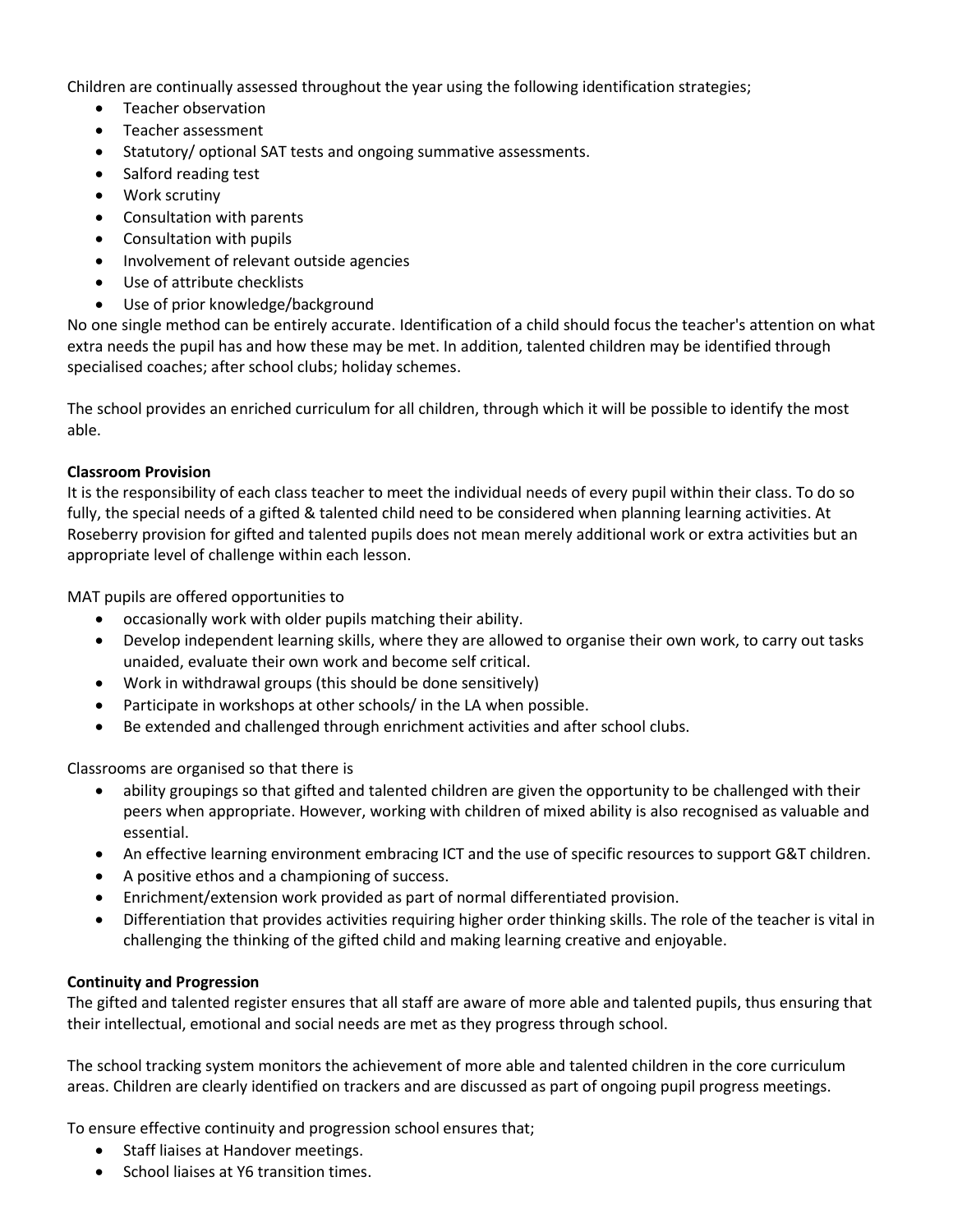- School liaises with parents of children on the Register via annual reports, parent meetings etc.
- Parents and teachers will work together for the needs of the gifted and talented child.

### **Equal Opportunities**

All children regardless of their race, sex, religion, religious belief or ability will be given equal opportunities to develop their knowledge and understanding in all curriculum areas. When selecting teaching material, a range of perspectives and viewpoints are represented, including those of men and women of different racial, national or religious groups. Care is taken that societies are not just represented from the British perspective but also from their own. The importance of the pupil's own cultural background is recognised as a resource.

#### **Monitoring, Assessment and Evaluation**

- The school reviews the register on an annual basis within each year group, through discussions with new class teachers.
- Underachieving children are identified from the register and actions put into place to address the issue. Progress is carefully monitored through Pupil Progress meetings.
- The SEN team uses the provision map to ensure the needs of the gifted, talented and more able pupils are being met.
- The class teacher monitors the progress of each pupil in his/her class, but in addition the SEN team monitors the progress of pupils on the MAT register in comparison with that of the main cohort of pupils.
- Progress of the children is monitored by the SEN team through work sampling, classroom observations, discussions with children and analysis of assessment data.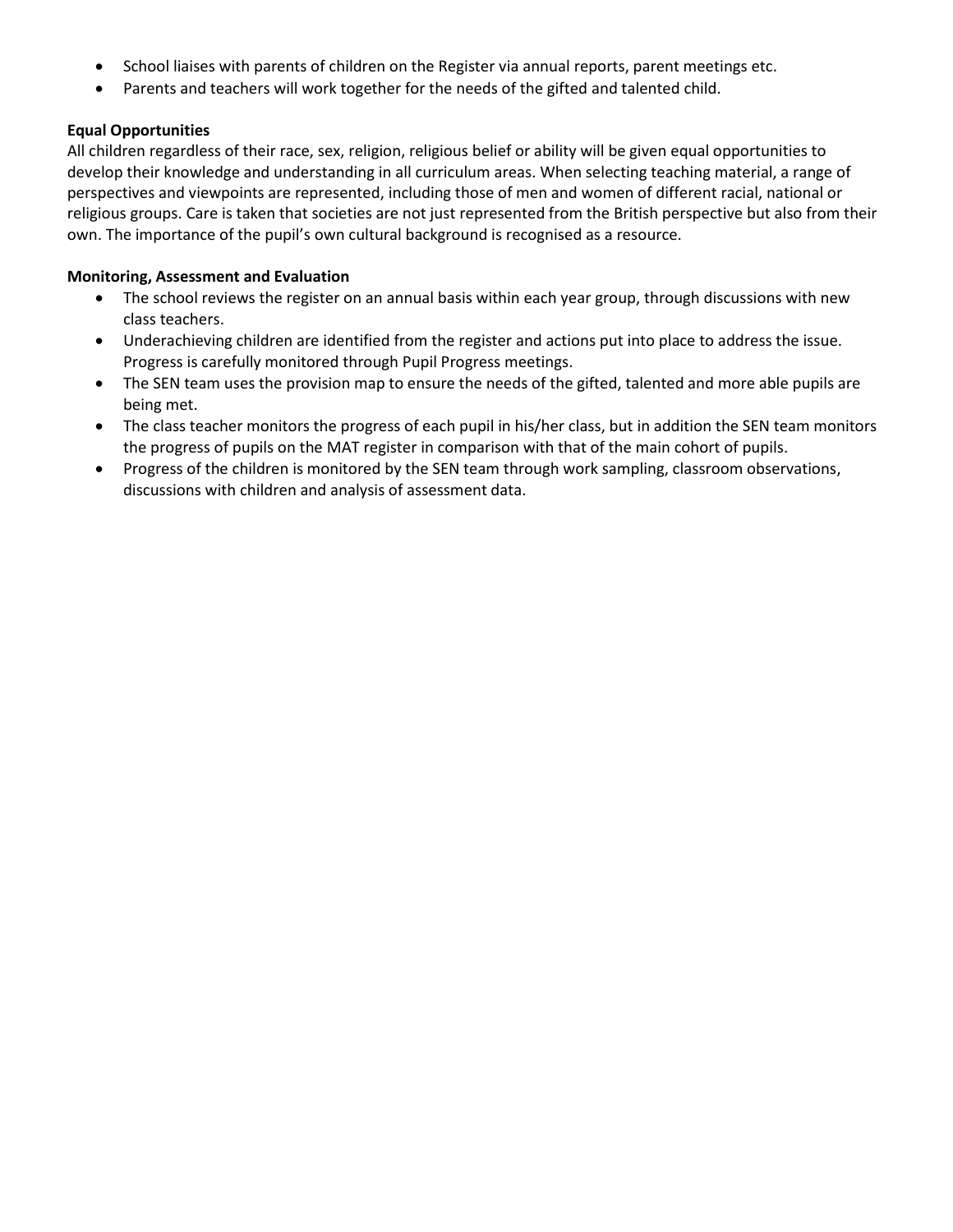#### **Roseberry Primary School Identification of More able, Gifted and Talented pupils**

Adapted from D.George *Gifted education- identification and provision 1995 and Joan Single, Carlton Board of Education, Ontario, Canada.*  Pupils name: DOB: Age: Date: **characteristics Poor Average Good Exceptional** Ease of learning Originality/imagination/ Creativity general knowledge Persistence/ resourcefulness common sense Inquisitiveness knowledge in unusual areas Artistic/ musical ability vocabulary Motivation (when engaged) Independent work Logic/ reasoning Flexible, open, quick thinking Versatility problem solving skills sensitivity and empathy Social adeptness/sense of humour Memory Leadership qualities Observational skills **Identified area of ability** (please highlight) **A** = Intellectual (English, Maths, Science) **B** = Artistic and creative (art & design, music,drama) **C** = Practical ( aspects of D&T, mechanical ingenuity) **D** = Physical (PE, sports, dance) **E** = Social (personal & interpersonal, leadership qualities, working with adults) **F** = could be recognised G&T but not presently reaching his/her potential More able Gifted Talented **Evidence Teacher observation**  Teacher assessment Statutory/ optional SAT tests and ongoing summative assessments. • Salford reading test Work scrutiny Consultation with parents • Consultation with pupils • Involvement of relevant outside agencies Use of prior knowledge/background **Provision** – please outline the provision that will be made for the child in the classroom. Date: Teacher: